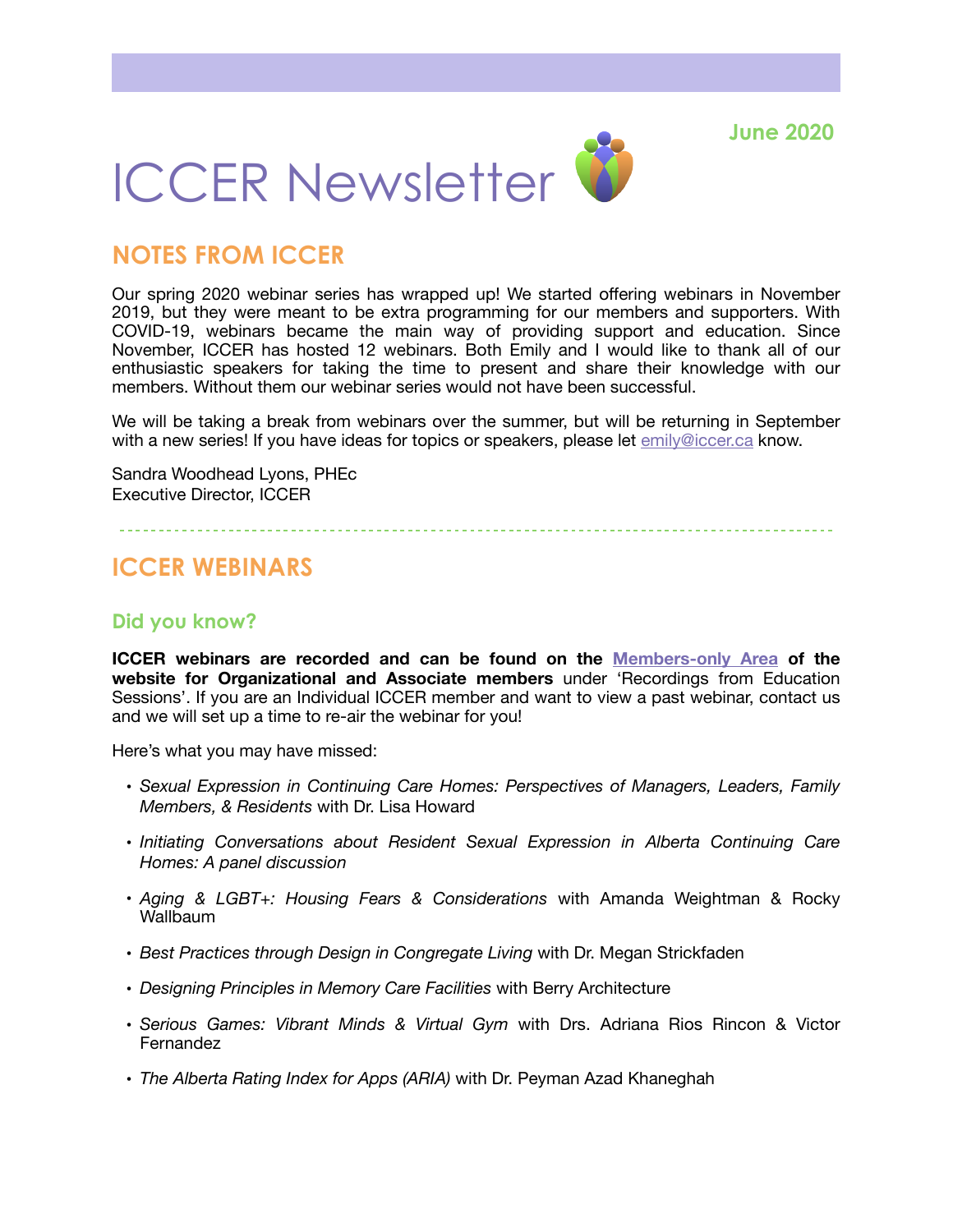- *Software Applications in Support of Caregiving to Older Adults* with Dr. Eleni Stroulia, Ruby De Jesus, and Mehadi Sayed
- *Creating Meaningful Relationships with Family Caregivers Part 1: The Caregiver-Centered Competency Framework* with Dr. Jasneet Parmar
- *Creating Meaningful Relationships with Family Caregivers Part 2: The Carers Support Needs Assessment Tool* with Sharon Anderson & Catherine Thornberry
- *Indigenous Health & Continuing Care in Rural Northern Alberta* with Dr. Nadine Rimmer
- *Human Factors in Healthcare: Part 1* with Jonas Shultz

*Not an ICCER member?* **Non-members can view past webinars for \$15 each**. Payment can be made on the **ICCER** payment system. Once payment has been made, we will contact you to set up a time to watch the desired webinar.

**Become an Individual ICCER member! Individuals not associated with an ICCER organizational or associate membership can join the ICCER network for \$150/year.** 

*Individual members get free access to ICCER events and webinars.* If you are employed by one of ICCER's member organizations or associate members, you are already considered a member and are eligible for the related benefits! Individual memberships run April 1st to March 31st of each year. Please note that refunds will not be provided under any circumstance. All payments will be through our [automated payment system.](https://payment.augustana.ualberta.ca/store/Rehab+Medicine+-+ICCER+Store/)

*[Click here for more information on individual membership!](http://iccer.ca/im.html)* 

# **SAVE THE DATE!**

### **ICCER Webinars**

Save the date for *Human Factors in Healthcare: Parts 2 and 3* with Jonas Shultz, who will build on the information shared in Part 1 on June 24.

Part 2 will be held on **September 16, 2020 @ 10 AM MDT** with a focus on applying human factors to enhance medication safety. Part 3 will be on **October 14, 2020 @ 10 AM MDT** and will feature staff from CapitalCare Norwood discussing the use of human factors in environmental design. *More information to come!*

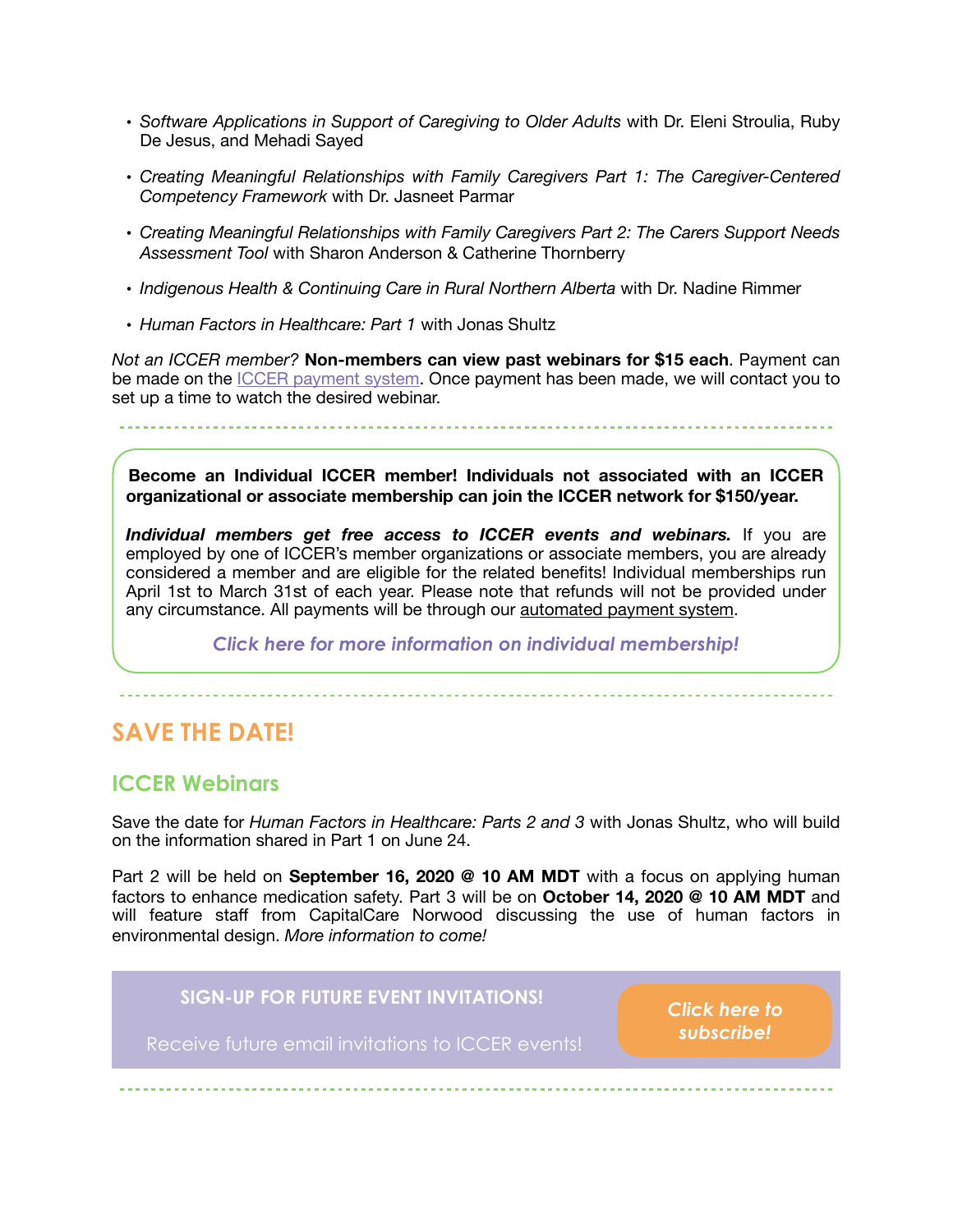## **Family Caregivers Study**

Researchers Dr. Hannah O'Rourke and Dr. Wendy Duggleby of the University of Alberta are studying how best to support caregivers of a person with dementia in long-term care.

Knowing these caregivers experience challenges, this study hopes to find ways to increase caregivers' self efficacy, hope, social support, and mental health. **The research team is recruiting family/friend caregivers aged 18 and older, of an older person (65 years of age and older) living with dementia in long-term care, to participate in the study.** Participants will be assigned to one of two ways of supporting caregivers and will be asked to answer questions over the phone about themselves and their care receiver. **The time commitment is approximately 2 hours over 4 months and all participants will receive a \$20 coffee gift card. Please contact the research team for more information on how to promote this study to caregivers in your organization: 1-877-692-5909 or [care.support@ualberta.ca.](mailto:care.support@ualberta.ca)**

# **MEET OUR MEMBERS**



Andrea Young is the Research & Program Development Lead for Silvera for Seniors. Prior to joining Silvera, she spent 12+ years working in the non-profit sector in various roles such as research, evaluation, capacity building, financial management, and program design and delivery. Andrea is passionate about evidence-based practice, data-informed decision making, and innovative service delivery for older adults. In her role at Silvera, Andrea supports the growth of their learning culture and strengthens community connections through ongoing evaluation work and collaborative research. Andrea holds a Master's of Science in International Development from the University of Bath in England, and a Bachelor of Management in Accounting and International Management from the University of Lethbridge. Andrea has lived in/visited over 40 countries, is an author, and a dill pickle enthusiast. Through Silvera's

membership with ICCER, she has been able to contribute and take part in province-wide learning opportunities and the advancement of quality of life for older adults. We asked her some questions about her experience so far…

#### **What do you find most challenging about working in continuing care?**

I find it challenging to continuously wrestle with external stereotypes of older adults, and my own internal biases. All humans are unique and bring different skills, interests, and histories with them. It's important not to lump seniors into one group, labelling them all as bingo-loving and technology illiterate. That is true for some, but certainly not all. Pushing myself and others to think beyond stereotypes to see the humanity and individuality of seniors is an ongoing, but important, challenge.

#### **What has surprised you most about working with ICCER?**

I've been really impressed by ICCER's willingness to run with different ideas and suggestions, and with their collaborative approach to learning. ICCER has been very responsive to the needs of organizations, and has not been prescriptive in their approach - their work is truly informed by their members.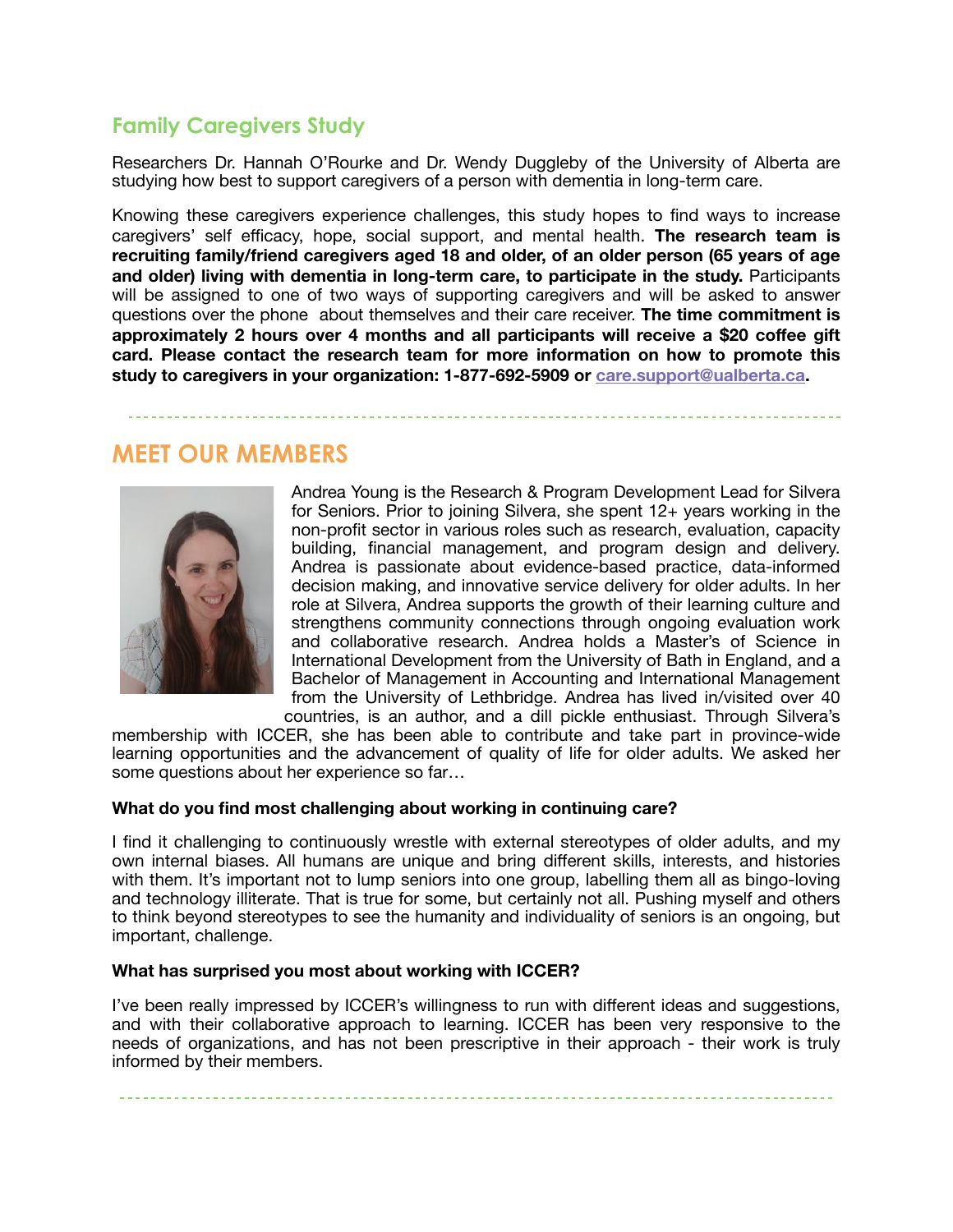# **BECOME AN ASSOCIATE MEMBER OF ICCER**

*Who is eligible for Associate Membership?* Organizations with an interest in supporting and improving continuing care in Alberta, but who are not continuing care provider organizations, post-secondary institutions, or regulatory bodies.

*What are the benefits of Associate Membership?* Benefits are similar to, but not as extensive as those for Organizational Members. Associate Members will not participate in the governance of ICCER but will receive…

- The opportunity to network and collaborate with like-minded organizations in both formal and informal ways;
- The ability for researchers and providers to discuss continuing care research needs;
- The opportunity for staff to join meaningful Communities of Practice (CoPs) in order to learn and collaborate;
- Limited free attendance to all ICCER events (unless a charge is required, in which case members pay a reduced fee);
- Pre-registration for major education events;
- Resources and information sent weekly;
- Members-only website that includes information and resources that most organizations would not otherwise be able to access; and
- The monthly e-Newsletter

### *[Click here to read more on ICCER's website!](http://iccer.ca/am.html)*

## **JOIN OUR COMMUNITIES OF PRACTICE**

ICCER started a Music Care Community of Practice (CoP) in fall 2016 and since then have added a CoP for Educators and Best Practice Leads in continuing care, as well as a collaborative working group for continuing care policies. All organizational members are welcome to participate! Associate members are invited to join the Music Care and Educators CoPs.



- **Music Care CoP** To help members become more aware of the music care options and resources available to them, as well as discuss issues related to implementation.
- **Continuing Care Educators CoP** An opportunity for members to share resources, discuss strategies for integrating knowledge to practice, and explore the connection between curriculum and clinical education/practice. **The next meeting will be held via teleconference on July 8, 2020.**